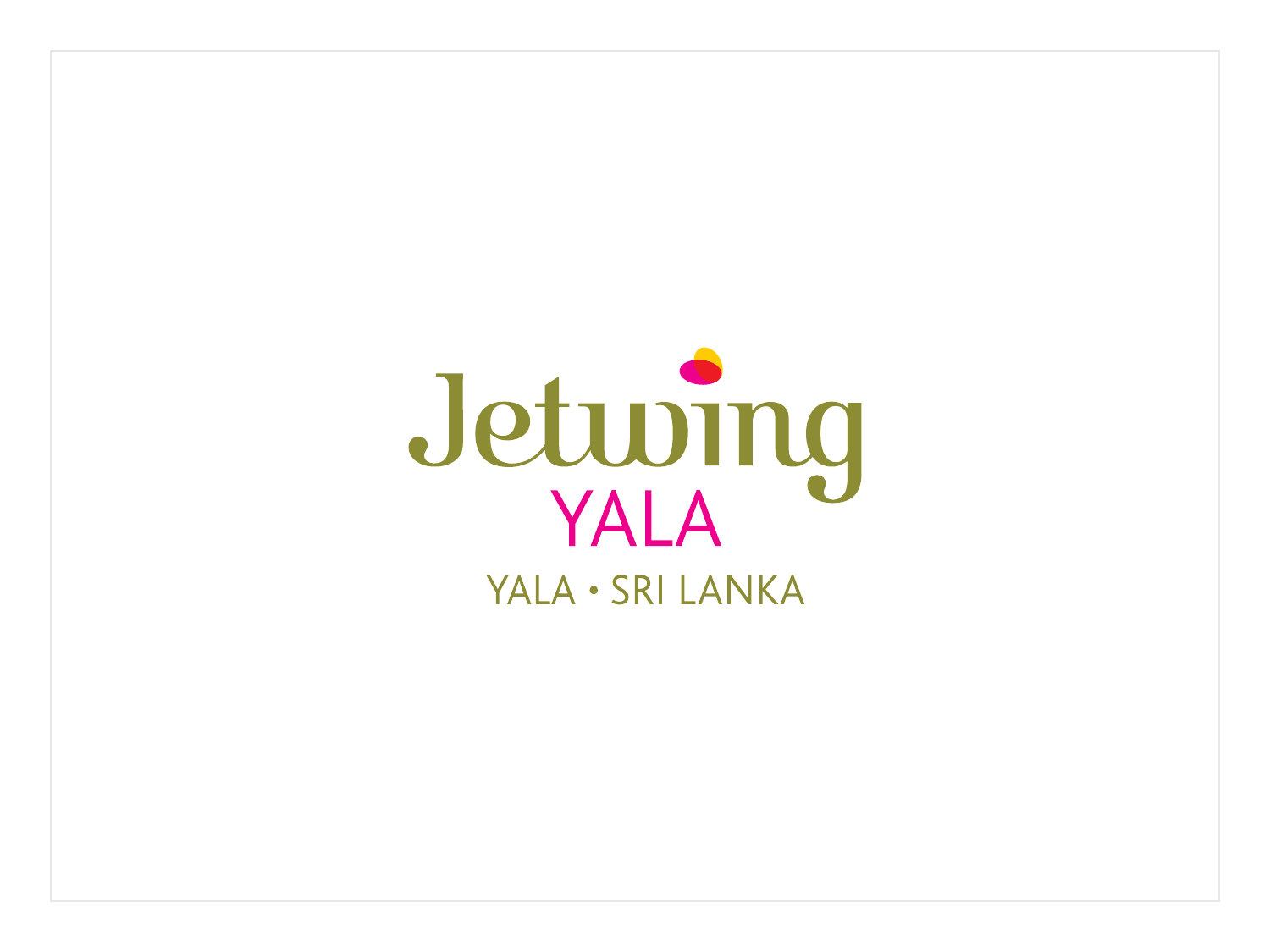



## Experience wilderness by the water

Jetwing Yala is surrounded by the second largest national park in Sri Lanka. A sea side beacon for luxury tourism along the southern coast of Sri Lanka, presenting all who enter a thirst for fun and an unparalleled opportunity of experiencing luxury in the wilderness and the calming serenity of the enchanting Indian Ocean.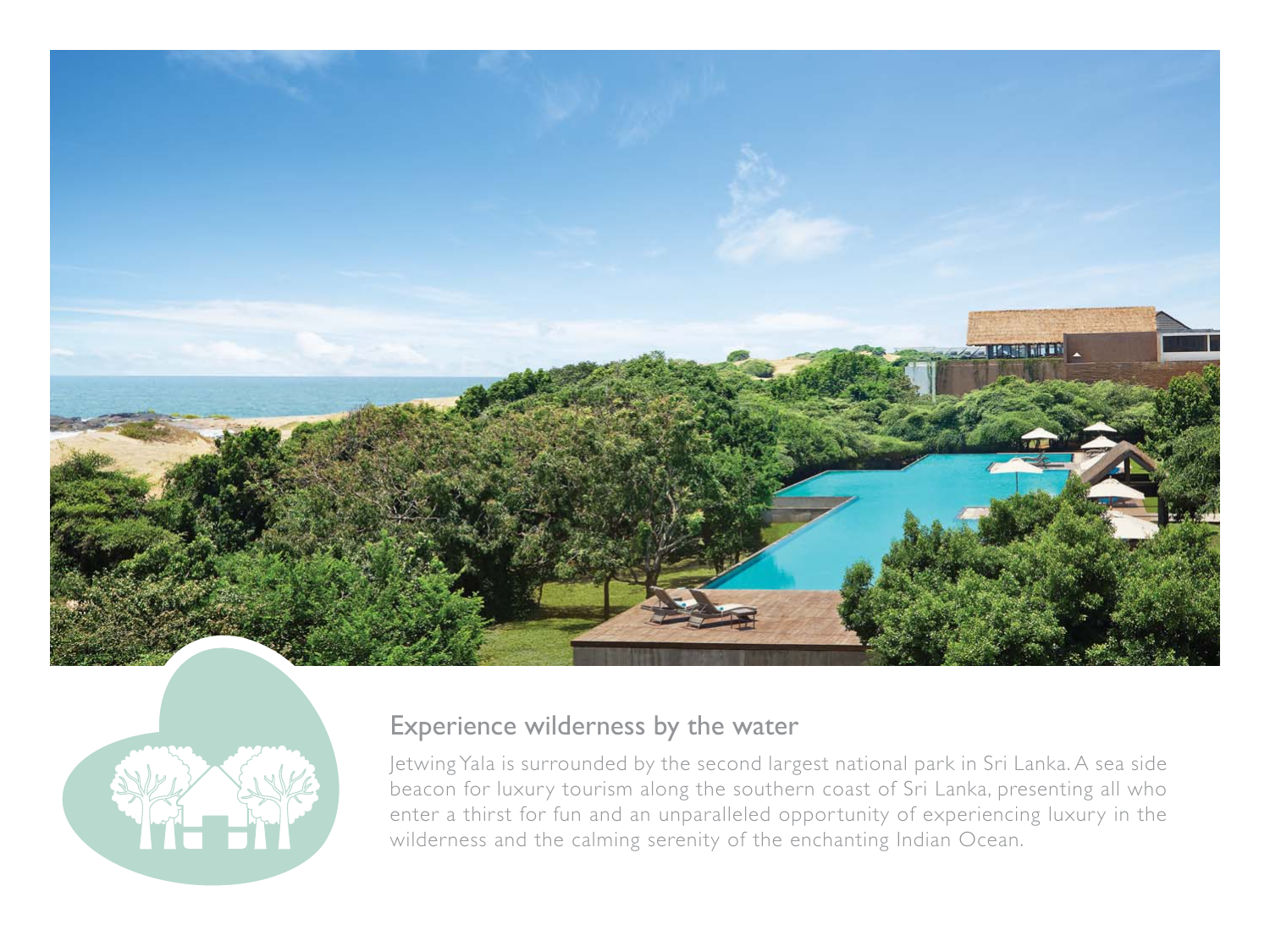



## For those simpler pleasures

Uniquely decorated to seamlessly blend with the surrounding forest environment, each of the rooms at Jetwing Yala boast a flawless amalgamation of style and sophistication with a signature touch of Sri Lankan vibrance.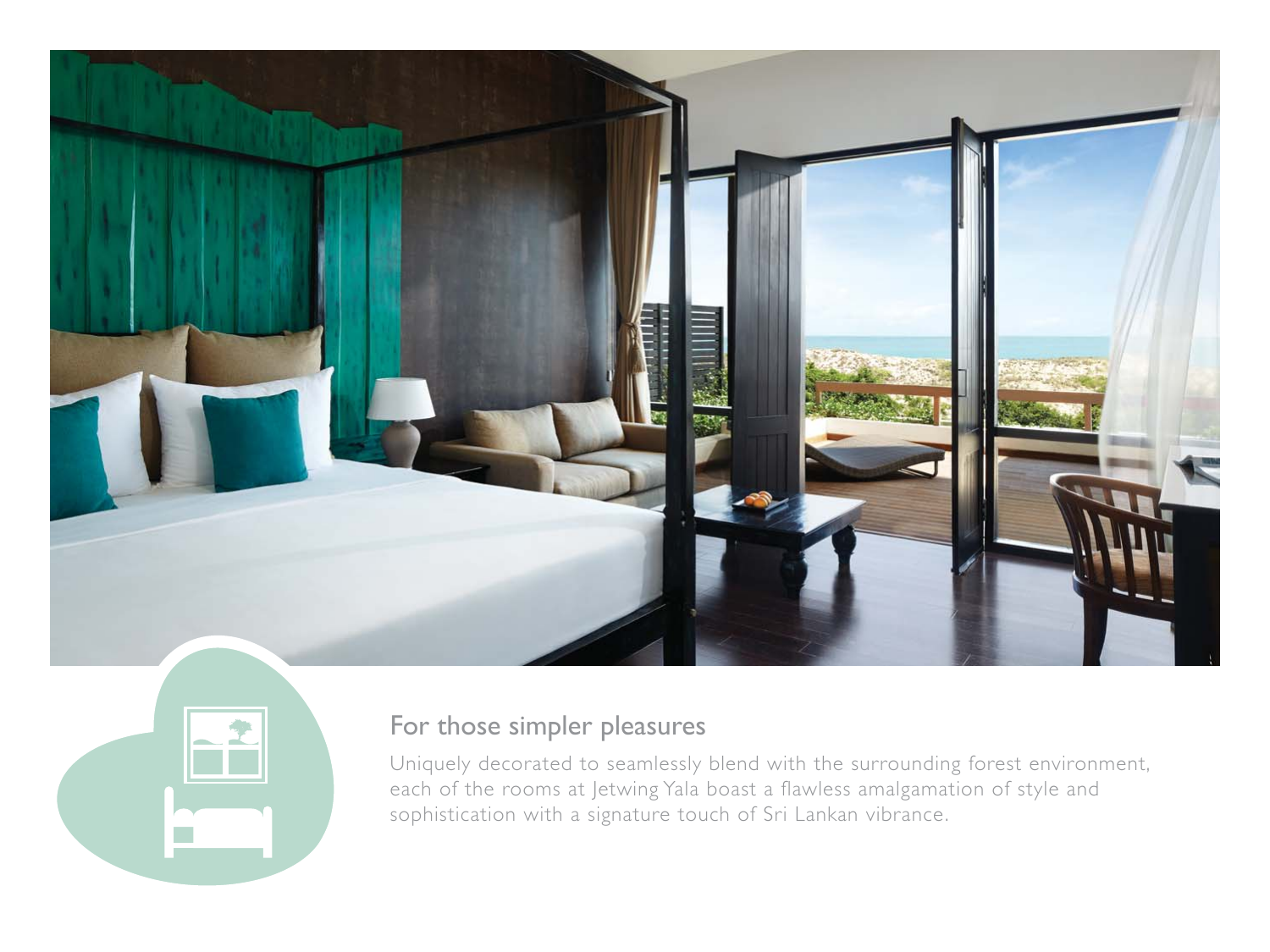



# Enamoured by cozy comforts

Jetwing Yala is designed to accentuate the concept of space around space i.e. a property that sits in and around 38 wild acres of nature, whilst still boasting vast living spaces within, thereby adding to the luxury and emotional sense of freedom accorded to guests.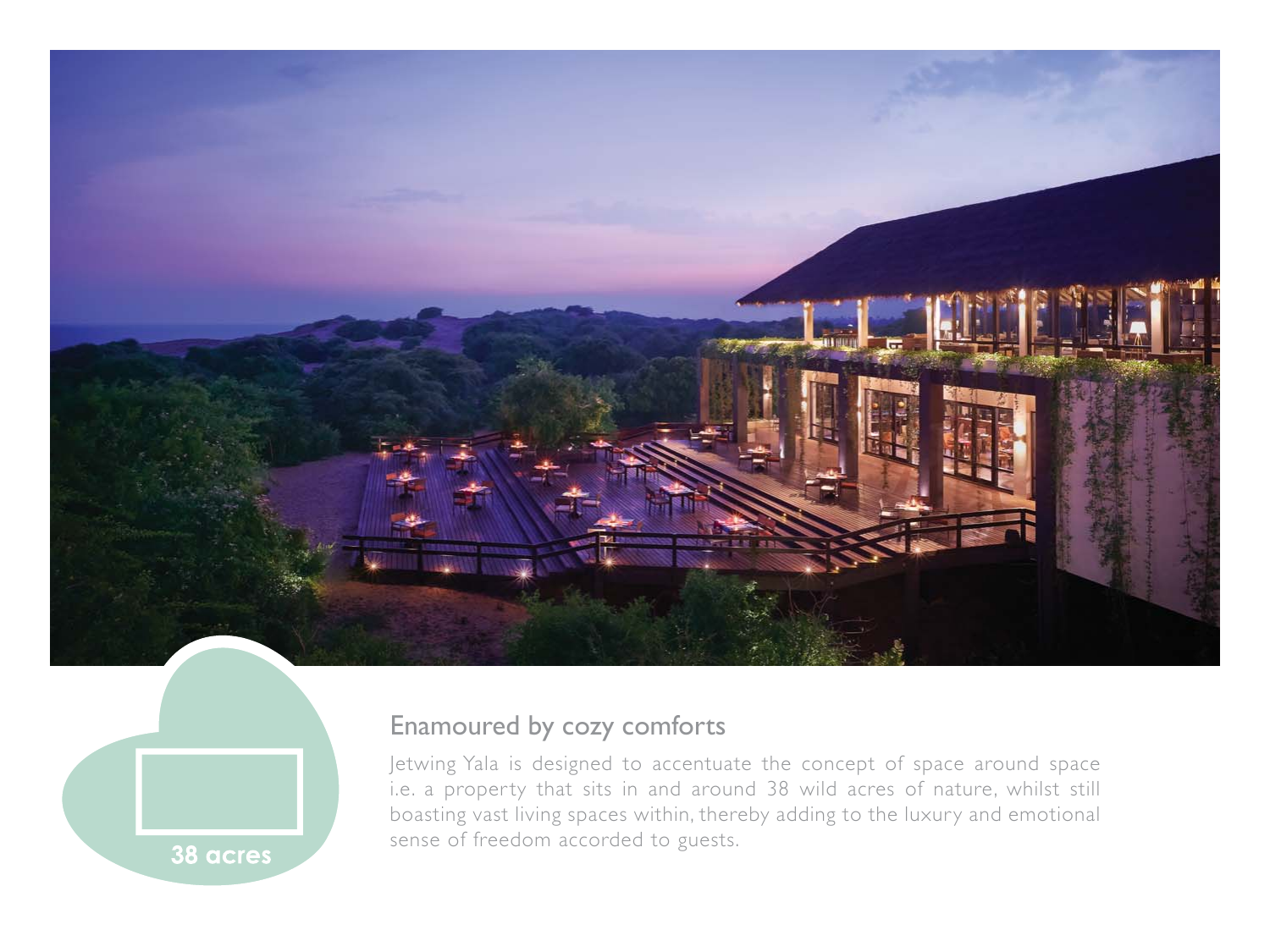



### Romantic dune dining

Dine under the moonlight in a delectable seven course spread for two. Sip on delicious sparkling wine over intimate conversations atop beautiful sand dunes and enjoy the warmth of the bonfire against the breezy chill of the Indian Ocean.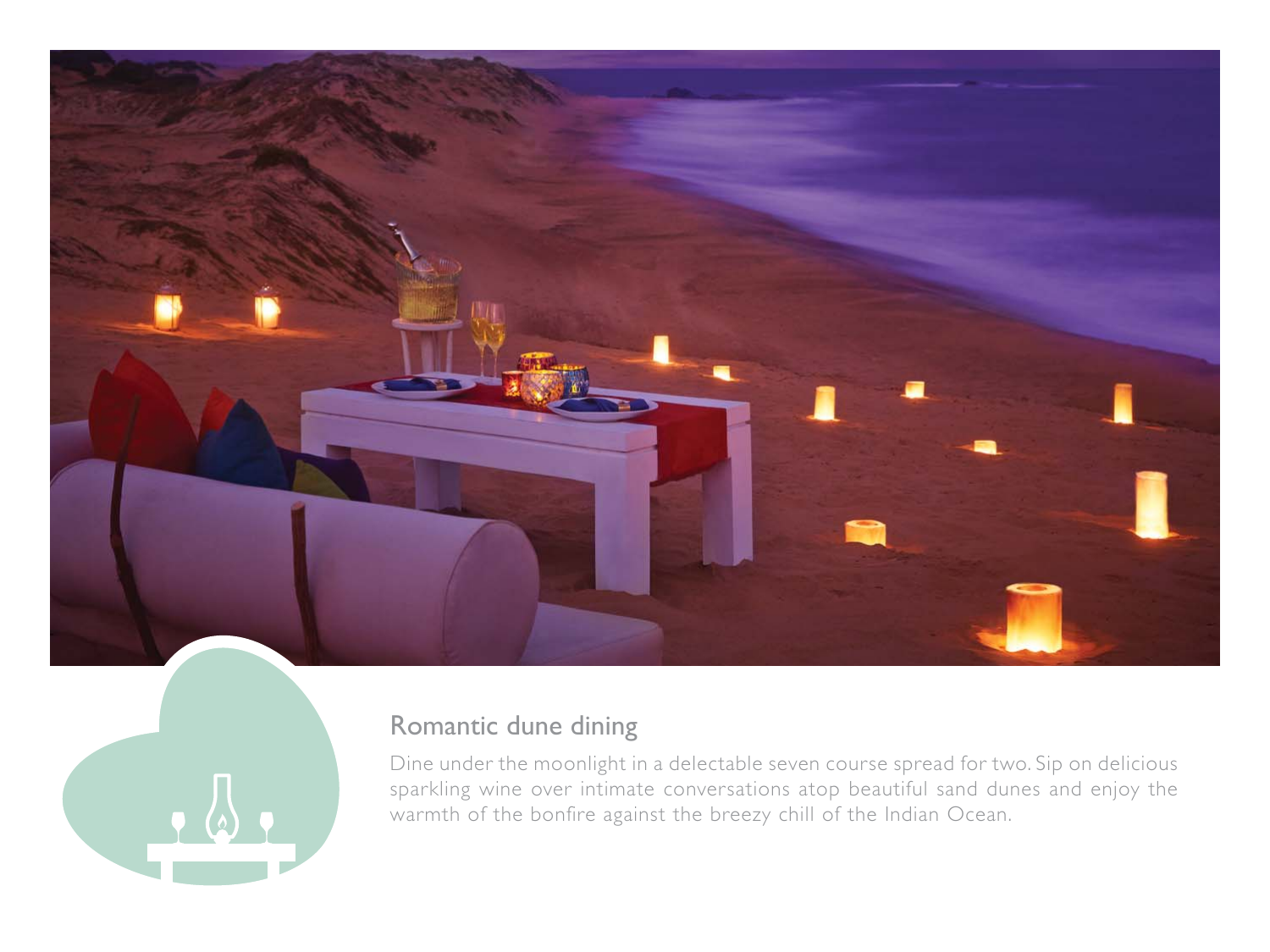



### Recline, relax and refresh

Bask in the sun kissed waters of the Indian Ocean. The newly developed beach access allows guests a chance to beat the heat and dive into the sparkly hues of blue and green. Quench your thirst with your favourite cocktail at the mini-beach bar and enjoy the cooling waters that are safe and guarded by lifeguards.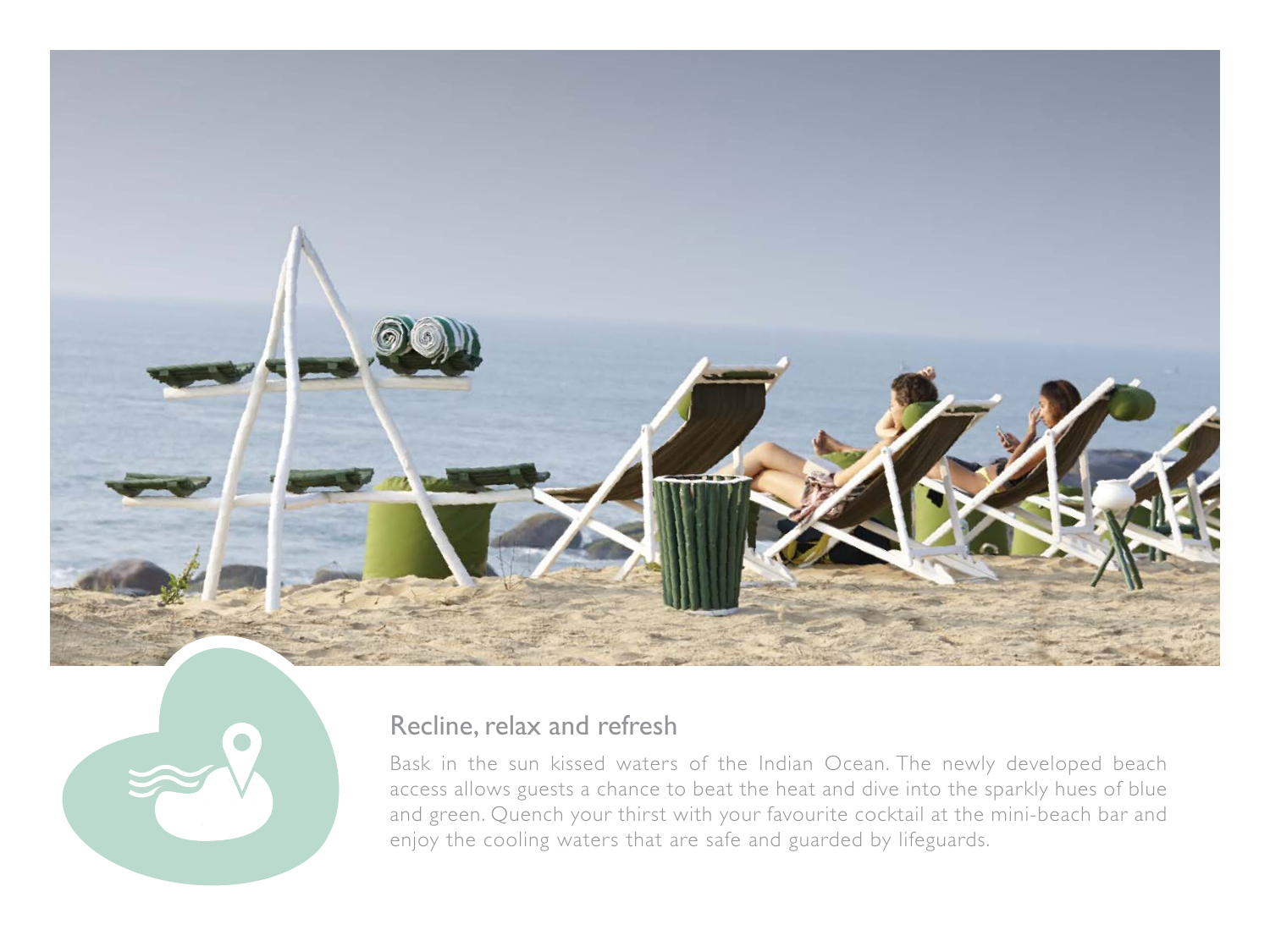



#### Thambapanni, devour the difference

Tickle your taste buds with a traditional Asian meal primed to perfection in a clay pot. A restaurant that fuses the best kept culinary secrets in Asia. Traditionally cooked in authentic flavours from Japan, Indonesia, Singapore and Sri Lanka to bring you a deliciously satisfying fine dining experience.